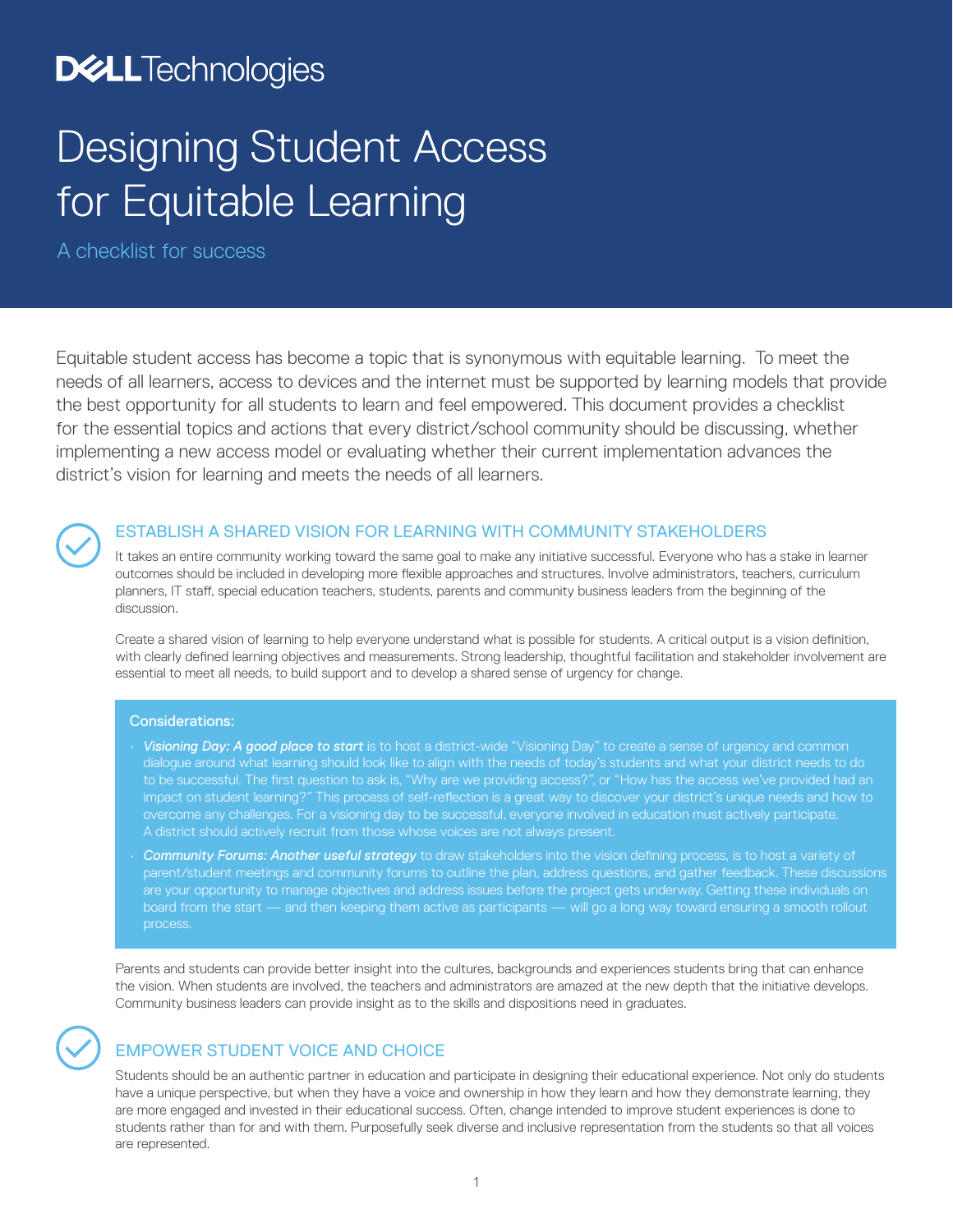#### Considerations:

- Consider providing anonymous student surveys (designed by students) regarding the current and desired state within the district. Within the surveys, be sure to include questions about home access, quality of the access and accessibility, such as concerns using digital video, using different devices, etc.
- Involve students throughout the process. Examples of how districts have found success include:
	- Including students on implementation planning teams
	- Developing awareness videos about the initiative
	- Involving student summer interns for processing devices
	- Creating student-run help desks that provide technical and training support to other students and staff

It is essential that all students have a voice in every step of the process, from visioning to deployment and ongoing support.



### CREATE A COMMON LANGUAGE

Establish a language that reflects the district's vision, core values and learning model. This common and inclusive language will help facilitate effective communication and establish a shared framework to define and assess effective teaching within the learning model, as well as the associated integration of technology.

The current ideas of teaching and learning need to be defined considering the new learning model. For many, "teaching" means providing information to the students with activities to assimilate that information. Learning also should be redesigned with studentcentered approaches that offer opportunities for students to have options for how they can demonstrate their learning in innovative ways.

#### Considerations:

- *What does a successful learner look like in your district?* One approach is to identify the essential characteristics of the learner to facilitate a consistent way to talk about learning design and outcomes. Share examples of the essential skills and dispositions of a variety of successful learners to help the school community 'see' what this looks like in practice.
- *Identifying models and examples helps to form your common language.* Conduct learning walks to look at current practices and identify those that align with the vision and can exemplify the common language being defined. Visit local schools to see models of instruction to help formulate a clearer concept of what their common language means.

Once there is a common and shared way to talk about the changes taking place, more in-depth dialogue around designing for learning can take place.

### DEFINE THE LEARNING MODEL TO PUT VISION INTO PRACTICE

Traditional learning environments were designed for the industrial age, when information was scarce, and students went to school to get information from teachers, books and libraries. Today, we live in a world of information abundance. Students need to be curators of knowledge, not only understanding how to acquire knowledge, but also how to use it in meaningful ways. To succeed in college, career and life, they must learn new skills including communication, critical thinking, collaboration and creativity. They also need to develop dispositions like grit and growth mindset that will contribute to fulfilling their potential. The modern learning model should be designed to reflect this reality.

#### Considerations:

- *How can students be empowered to co-design* personalized learning experiences with their teachers? Students should have a say in how they will to demonstrate learning through an ongoing process of inquiry, research and open communication. Ensure that students maintain a high degree of control over the time, place, path and pace of their education.
- *Build a learning model with flexibility* for innovation, societal circumstances and students' diverse needs and interests. Technology provides access to the resources, information and functionality that make personalization just a couple of clicks away.
- *Extend flexibility to the design of the learning classroom.* Space design should support the types of interactions we want to foster. Since instructional strategies differ for different learning purposes, consider designing multiple layouts within the same space and with the same resources.

### **DELL**Technologies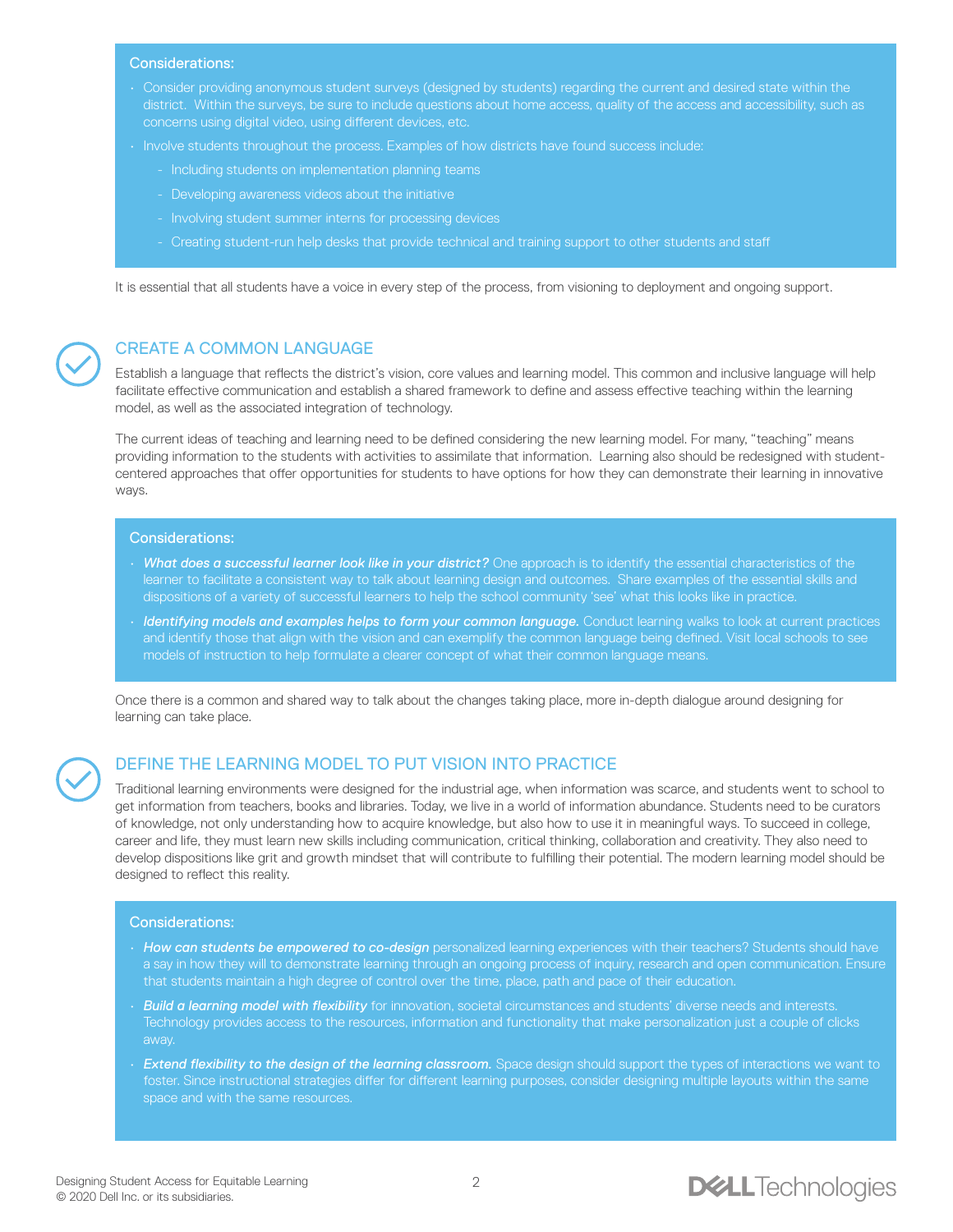### Considerations (cont'd):

• *Purposefully design your learning ecosystem.* With increased access to digital tools, the flow of information, production and creation will shift. The physical space of learning can now be a classroom but may also be community areas or a home environment. The learning model should purposefully design for the flow of interaction within and across both digital and physical spaces using these digital tools.

With a learning framework that is aligned to the vision and has common language, you will be able to focus the use of digital technologies on what is important to designing meaningful learning opportunities for all students.

### CREATE A DIGITAL CONTENT STRATEGY

Districts should develop a digital content strategy that aligns to the learning model. Without a strategy, digital technology can become a haphazard collection of possible tools for teachers to learn. Through an aligned digital content strategy, the tools and resources being provided become an integral aspect of the learning process.

Start with the learning model and identify the digital resources and tools that will be needed. Consider the essential skills and strategies students need to be successful and how they will demonstrate these skills with the tools and resources being provided. Next, take an inventory of what is currently being used, determine those that will continue to be used and then add new tools as needed.

### Considerations:

- *What essential information do students need to access?* Access to content becomes easier in this digital world. Districts will want to explore what is already available to them such as through Open Education Resources (OER) and provide consistent ways for teachers to organize and provide guidance around the use of this information.
- *How will students create?* Productivity and creativity tools are essential to empower students to be producers, not just consumers. As you support student creativity, consider the needs of the core curriculum and which subject-specific tools may be required. Do students need expanded digital opportunities for art, music, graphic design, or engineering? Are there specialized tools or resources that will be needed for special programs such as CTE?
- *Develop an access plan* for the tools and resources that supports student access when and where they need it. Plan how students and teachers will access the many different resources wherever those resources might be located whether locally, on a network or in the cloud. Consider circumstances such as remote learning scenarios for a small group or the whole student body where students must have both device and internet access.
- *Include data in your planning* to help students and teacher make informed decisions about their learning. Many systems have the means to collect a large variety of data, so consider how the data can be aligned or made interoperable. This data will provide insights to answer critical learning questions.
- *Define the role of artificial intelligence (AI) will play in your learning environment.* As technology continues to become more sophisticated, address if and how to use AI for data analysis to automate standard processes. Some districts are using AI to suggest related content for students, for surfacing learning concerns earlier and to recognize patterns that can inform teachers' and students' decisions about their learning.

An aligned digital content strategy will allow teachers to focus on the aspects of learning design that require their professional expertise.

### INVEST IN PROFESSIONAL LEARNING

Put a professional learning framework in place that supports your vision, learning model and desired outcomes. This requires ongoing communication with teachers and leaders. Explain what the initiative will look like and listen to understand what they need to support the new learning practices.

Use the feedback to develop a personalized professional learning plan that gives teachers and leaders the support they need to shape the mindset, teaching practices and technology aptitude to support the desired models of learning. A key goal is to build the capacity for this change so include a leadership strand that includes change management and the structures and process to make the vision a reality.

### **DELL**Technologies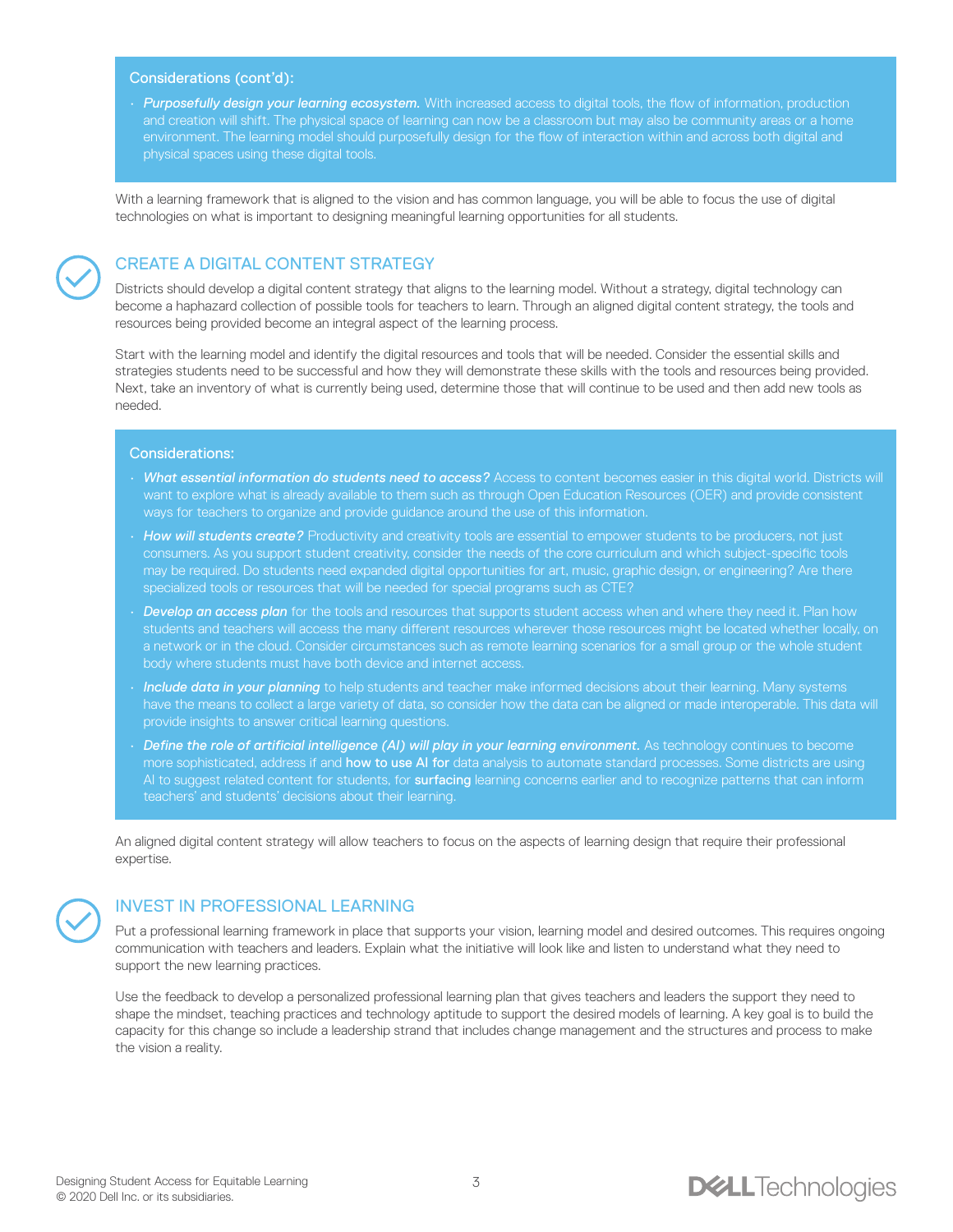### Considerations:

- *Professional learning should model good learning practices.* Your professional learning should showcase the types of personalized learning processes that have been outlined in your learning framework, utilize the common language and embed digital content strategy. Encourage teachers to take risks and experiment with new learning strategies and technologies.
- Perhaps start with a small group of teachers who are eager to make this shift. As these early adopters gain experience and become comfortable designing with the new learning framework, they will become models for their peers and will play a critical role in enabling ongoing and progressively expanding waves of success.
- *Establish professional learning communities* for educators to share and learn from their experiences.
- *Personalize the professional learning experience* by capturing data on the strengths and needs of the learners, having ongoing and sustained professional learning opportunities, which includes development days, follow-up and collegial support.

In a modern learning model, teachers are no longer chief content experts, but rather facilitators of student learning and designers of the learning environment. A strong professional learning framework and ready access to student data and an array of personalization tools are essential to support this process.



### INTEGRATE DIGITAL WELLNESS INTO THE DISTRICT LITERACY PLAN

Providing access to technology opens the world to our students and staff. With this amazing opportunity comes responsibilities in how we frame the use of digital tools and resources. Focus on Digital Wellness when considering the wise use and integration of digital technologies. Include the aspects of internet and data safety, digital literacy, digital citizenship and wellness.

Today, more than ever, the importance of digital literacy is front and center in society. With most adults and students having access to the internet, the opportunity for everyone to learn is amazing, but with that opportunity comes the need for a new set of skills that most people have not yet attained. The internet is a place where anyone can publish so users must learn how to discern whether the information is reputable or factual.

This highlights the sense of urgency that we must have as we give students and staff access and shift the learning model to be more student-centered. It is important for districts to address the digital literacy of students and staff, because both groups need to understand that their online behaviors and communications have permanency and repercussions.

### Considerations:

- *Have teachers and students collaborate* to produce a digital citizenship code of conduct and a curriculum to support digital literacy.
- *Including parents* is essential to ensuring that new skills and practices are applied whenever the students are engaging with the digital world. Hosting parent nights around digital literacy topics with student presenters is always a great way to help parents learn these very important digital literacy skills.
- *Teachers and students should conside*r aspects of screen time, choices of tools, and the impact on mental health and social interactions.

Digital tools have a place in education. Districts who lead with digital wellness will involve parents, students and the community in a conversation that focuses on all areas of learning for the students and staff.



### SELECT DEVICES THAT SUPPORT STUDENT LEARNING OUTCOMES

With the groundwork for a new learning model put in place, you can now determine what type of devices are needed to support learning. Develop criteria for device selection that are based on learning outcomes. Consider the who, how and where of the device use.

### Considerations:

- *Think about all students.* Most importantly, be sure that the devices you choose suit the objectives for each student group. The needs of high school students, for example, who frequently focus on prose writing, may not align directly to those of young learners.
- *Students with special needs* may also require different accommodations, typically related to device accessibility. Take advantage of operating systems that have accessibility features baked in, which can be supplemented with third-party applications like screen readers. Survey students and teachers to see if these accommodations are effective in addressing the

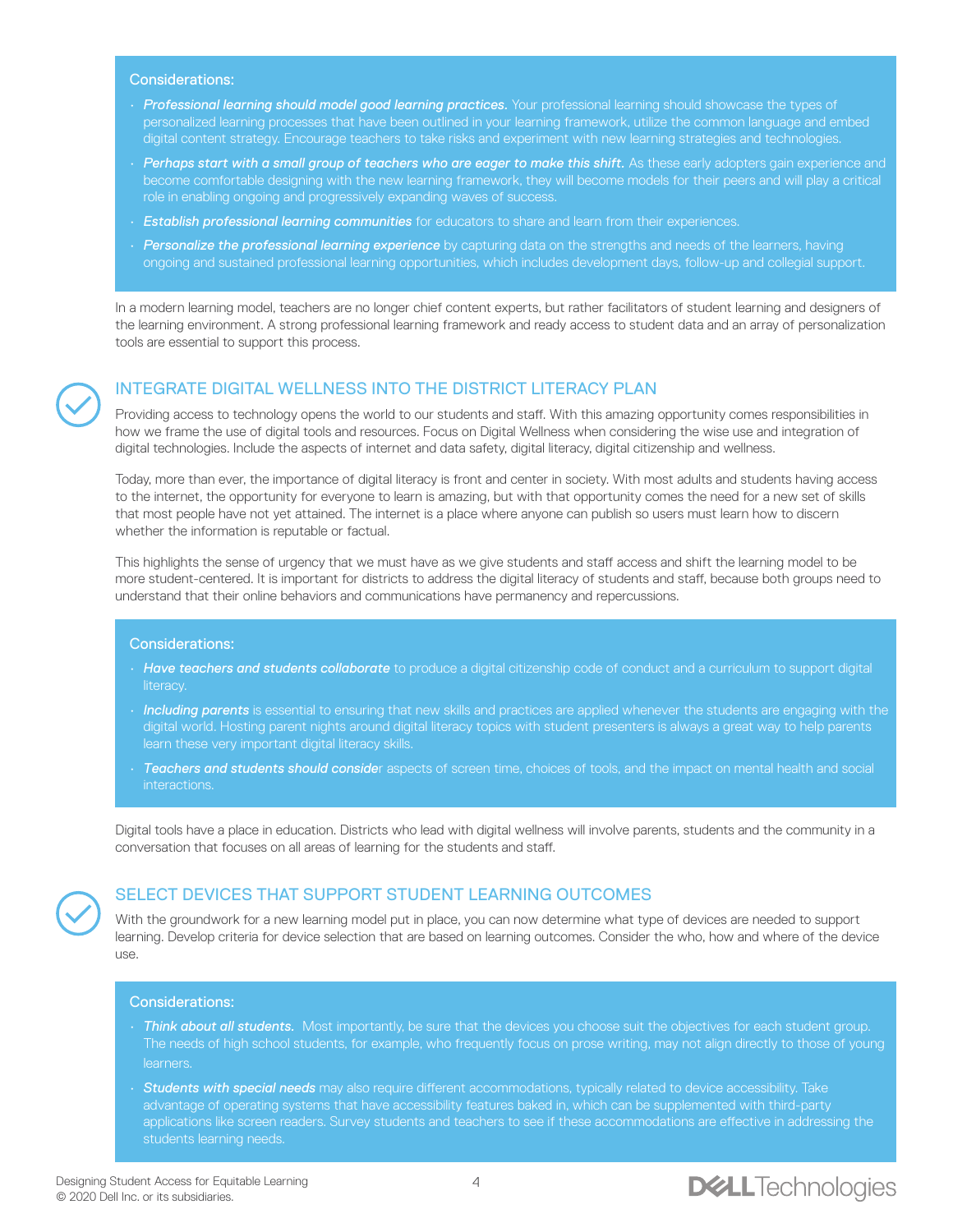#### Considerations (cont'd):

- *Assess how devices will be used* in different scenarios. What are the necessary peripherals such as keyboards, projectors, printers, document cameras, interactive whiteboards, and even some scientific lab equipment? How will they connect to the digital resources identified in the digital content strategy if this might be via USB, WiFi, or other means? Be sure to reference the requirements for computer-based and online testing provided by your state's Department of Education. Finally, consider your special programs such as CTE, the Arts or engineering where a different device might be needed.
- *Consider where the devices will be used* for all students and courses. Identify components from your digital content plan that require home access.
- *Make sure the plan* for access to the necessary tools and resources is robust enough to support long-term learning from home scenarios.

The device selection needs to be a thoughtful process involving multiple stakeholders, a focus on all students with a criterion that incorporates your digital content strategy.

### GET YOUR INFRASTRUCTURE AND POLICIES IN ORDER

Before any devices find their way into students' hands, it's important to ensure that your district's infrastructure, policy and support can sustain the increased use and meets compliance requirements. Bring in a team to assess the existing environment and determine what's needed to get it ready for the rollout.

### Considerations:

- *Align your infrastructure and policies* to support the vision and digital learning plan. Talk with instructional designers to determine how and where the devices will be used for learning. Review the digital content plan to better understand network requirements. Make sure network capacity, firewall, support and security measures support this use. Survey parents to determine if off-campus bandwidth is sufficient and devise a plan to grant students internet access outside of class.
- *How will the devices be managed?* With hundreds or even thousands of new devices pouring onto campus, an effective device management strategy is crucial for keeping devices secure and functional, without dramatically expanding IT workload and budget. All districts should have some way of authenticating devices accessing the network. If students need to access secure networks (as determined in prior steps), then compatibility with existing authentication infrastructure should be considered beforehand.
- *Having a technical support system in place* to troubleshoot and resolve issues quickly will play an important role in teachers' willingness to integrate technology into learning. Consider extending support to parents/families as well. Student technology internship programs can be a great way of providing authentic learning opportunities for students while easing the budget on IT resources.
- *Develop a culture of security, backed by a comprehensive technology plan.* Several security issues can arise with mobile rollouts, especially when cloud applications are used. Develop a culture by helping people gain an appreciation for the dangers of cyber threats (without a lot of tech minutia) through professional development, regular conversations and phishing tests. At the same time, make sure your cybersecurity profile protects all the way out to the extended edge as opposed to focusing on the traditional perimeter. A security framework that addresses data privacy, process for approval to use applications, how the device will be managed and tracked remotely, how the device is filtered and secured against malware and threats.
- *Plan for data storage growth.* There will likely be increased demand for storage space to house digital content and student work, with an increasing amount of data in the form of digital video and audio, which can take up even more space. Prepare by choosing a scalable solution that can grow as your needs increase.
- *How easily can the infrastructure scale* (compute, storage, network) to meet increased demands of a dynamic blended learning environment? Consider how students and staff will access their learning resources if they should be at home. Can your current configuration handle large amounts of staff needing to access data and network resources in a secure way?
- *Don't forget your Acceptable Use Policies (AUPs)*. These should be adjusted to recognize that the use of the device can occur anywhere and the AUP applies when students and staff are at home, school or in the community. What needs to be considered to ensure the safety and privacy of students before we ask them to use video technologies or place video technology in the classroom for remote connection? Common Sense Media offers guidelines and suggestions for crafting

Modernizing IT infrastructure can help IT deliver services with greater efficiency, predictability and organizational agility and enhance the student experience.

### **DELL**Technologies